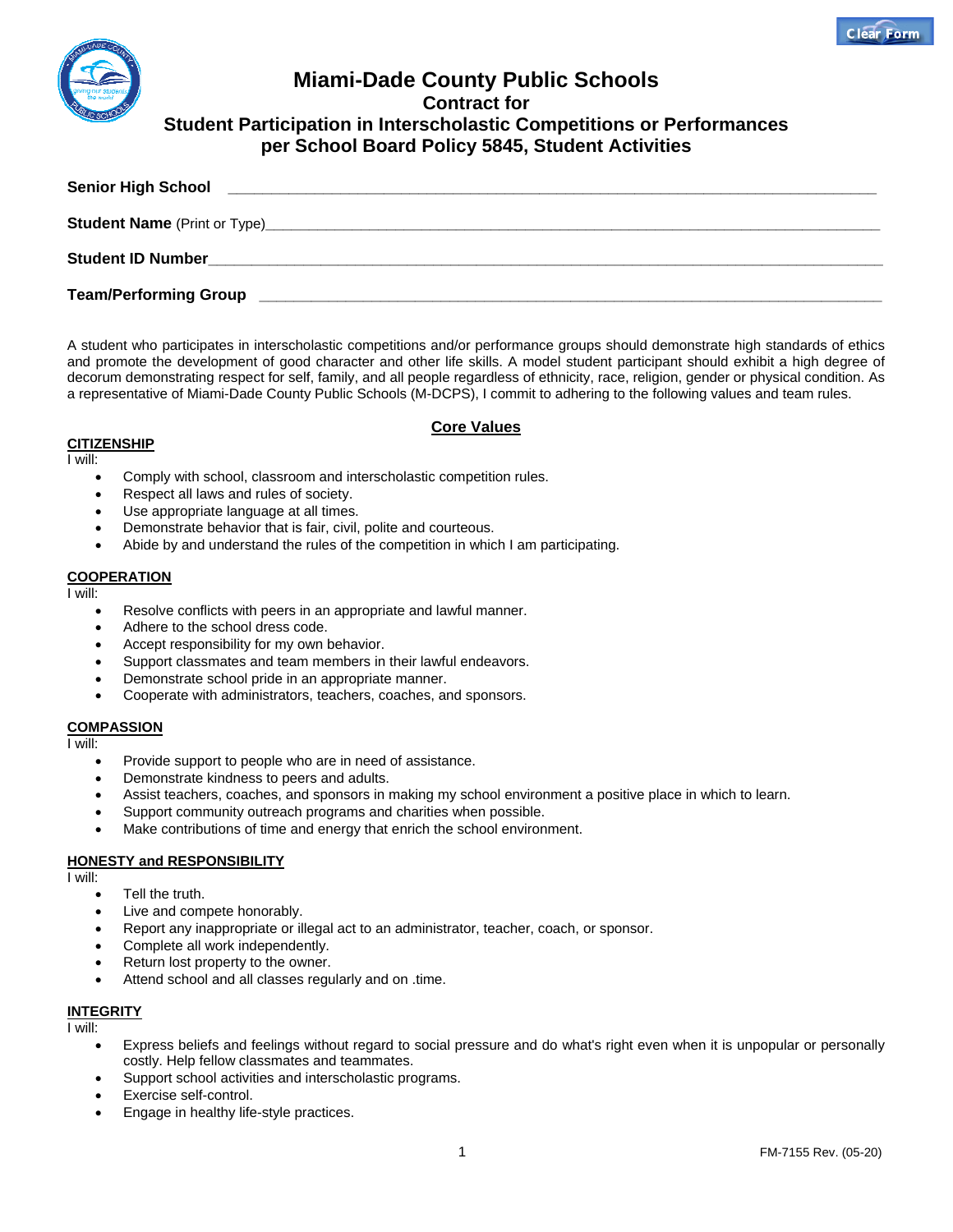#### **EXCELLENCE**

I will:

- Put forth maximum effort and complete all academic assignments.
- Maintain a cumulative GPA of at least 2.00.
- Maintain an average conduct grade of at least 2.00 in each semester.
- Commit to being a student first and to getting the best education I can.

#### **FAIRNESS and RESPECT**

I will:

- Participate in activities that are safe, respectful and lawful.
- Treat all adults (administrators, teachers, coaches, and sponsors) and peers (teammates) with respect.
- Treat all people the same regardless of ethnicity, race, religion, gender, age or disability.
- Respect the integrity and judgment of competition judges or game officials.

# **Team Performing Group Rules**

All interscholastic athletics and school activities are meant to contribute to the overall academic excellence achieved by a student participant. The following rules and consequences are seen as the basic conditions that must be met by a student who wishes to represent his or her school through interscholastic competitions or performances:

- 1) A student must maintain a cumulative 2.00 GPA or higher as specified by s. 1003.43(1) Florida Statutes.
- 2) A student must receive a minimum 2.00 in conduct in the preceding semester.
- 3) If a student is assigned to Indoor Suspension/School Center for Specialized Instruction (SCSI), he or she will be unable to participate in interscholastic competitions or performances on the day(s) on which he or she is assigned. If the assignment to SCSl takes place on/or includes a Friday, the student will be unable to participate in interscholastic competitions or performances on the weekend.
- 4) A student who is serving an Outdoor Suspension or is assigned to the Student Success Center (SSC) cannot practice or participate in interscholastic competitions or performances and may be subject to further sanctions or penalties.
- 5) A student who has a total of eleven (11) cumulative days of suspension (indoor, outdoor/SSC) will not be allowed to participate in interscholastic competitions or performances for the remainder of the school year.
- 6) A student who has ten (10) or more cumulative absences will not be allowed to participate in interscholastic competitions or performances for the remainder of the school year. (Outdoor suspension is considered an absence.)
- 7) A student who has twenty (20) or more cumulative tardies will not be allowed to participate in interscholastic competitions or performances for the remainder of the school year.
- 8) A student must be reported as present for the school day in order to participate in interscholastic competitions or performances, including practices.
- 9) A student who participates in interscholastic competitions or performances and has not performed at grade level as defined by the Florida Department of Education may seek two (2) hours per week of academic tutoring.
- 10) Any student who is arrested for conduct occurring on or off school grounds will be prohibited from participating in all interscholastic competitions or performances for a minimum of ten (10) days, including practices.

**I have read and understand the requirements of the Contract for Student Participation in Interscholastic Competitions or Performances. I understand that participation in interscholastic competitions or performances is a privilege and not a right. I understand that I am expected to perform according to this contract and the team/performing group rules. I understand that there may be sanctions or penalties, which may include suspension or dismissal from the team/performing group.** 

**This contract is in effect for one (1) calendar year from the date of signature.**

**Student's Signature Parent's Signature example of the straight of the straight of the straight of the straight of the straight of the straight of the straight of the straight of the straight of the straight of the straight of the straight of**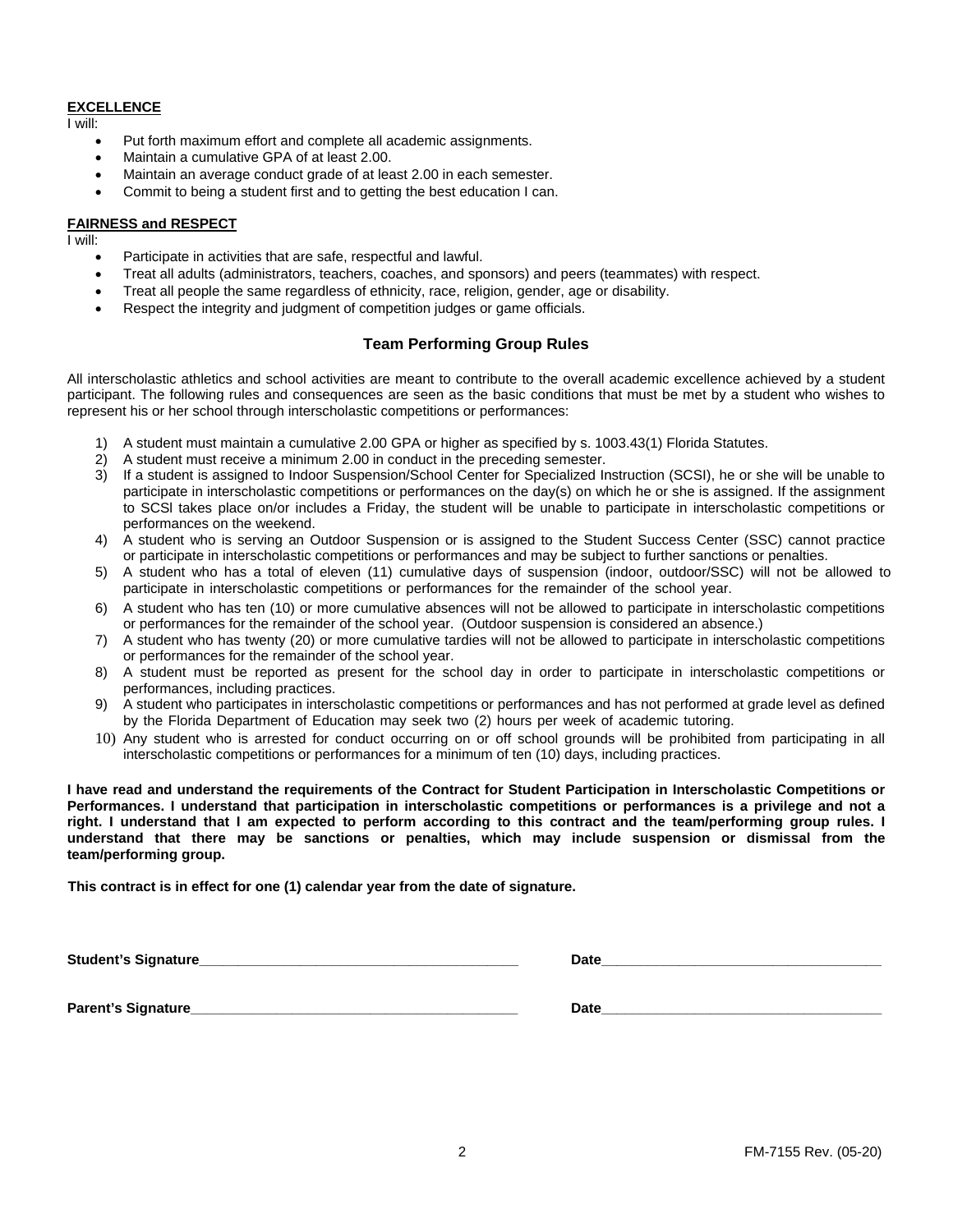

# **Escuelas Públicas del Condado de Miami-Dade Contrato para la participación de los estudiantes en competencias inter escolares o presentaciones Póliza 5845 – Actividades de Estudiantes**

| Nombre de la Escuela |  |  |
|----------------------|--|--|
|                      |  |  |

| Nombre del/de la estudiante (Imprimir en letra de molde) |  |
|----------------------------------------------------------|--|
| Número de Identificación (ID) del/de la estudiante       |  |

# **Equipo/Grupo a cargo de la presentación\_\_\_\_\_\_\_\_\_\_\_\_\_\_\_\_\_\_\_\_\_\_\_\_\_\_\_\_\_\_\_\_\_\_\_\_\_\_\_\_\_\_\_\_\_\_\_\_\_\_\_\_\_\_\_\_\_\_\_**

El/la estudiante que participa en competencias inter escolares y/o los grupos que realizan presentaciones deben demostrar altos estándares éticos y fomentar el desarrollo de una buena reputación y de otras destrezas para la vida. El/la participante estudiantil modelo debe mostrar un alto grado de decoro que demuestre respeto por si mismo(a), la familia y todas las personas. Independientemente de su origen étnico, raza, religión, sexo o estado físico. Como representante de las Escuelas Publicas del Condado de Miami-Dade (M-DCPS, por sus siglas en inglés), me comprometo a adherirme a los siguientes valores y reglas de equipo.

# **Los valores fundamentales**

## **CIVISMO**

Haré lo siguiente:

- Cumpliré las reglas de las escuela, del aula y de la competencia entre escuelas.
- Respetaré todas las leyes y reglas de la sociedad.
- Emplearé un lenguaje apropiado en todo momento.
- Mostraré una conducta que sea justa, atenta, amable y cortes.
- Respetaré y comprenderé las reglas de la competencia en la que este participando.

# **COOPERACION**

Haré lo siguiente:

- Solucionaré los conflictos con mis semejantes en una forma apropiada y legal.
- Cumpliré el código de vestuario de la escuela.
- Asumiré la responsabilidad de mi propia conducta.
- Apoyaré a mis compañeros de clase y a los miembros del equipo en sus esfuerzos legítimos.
- Me mostraré orgulloso(a) de mi escuela en una forma apropiada.
- Cooperaré con los administradores, maestros, instructores y patrocinadores.

# **COMPASION**

Haré lo siguiente:

- Proporcionaré apoyo a las personas que necesitan asistencia.
- Mostraré amabilidad a mis compañeros y a adultos
- Ayudare a los maestros, instructores y patrocinadores a hacer que mi entorno escolar sea un lugar positivo en el cual aprender.
- Apoyaré todo lo posible a los programas de asistencia a la comunidad y a las instituciones benefactoras.
- Contribuiré tiempo y energía a fin de enriquecer el ambiente escolar.

# **HONESTIDAD Y RESPONSABILIDAD**

Haré lo siguiente:

- Diré la verdad.
- Viviré y competiré honorablemente.
- Denunciare cualquier acto inapropiado o ilegal a la administración, maestro(a), entrenador(a) o patrocinador(a).
- Realizare todas mis tareas independientemente.
- Devolveré todas las posesiones perdidas a sus dueños.
- Asistiré a la escuela y a todas las clases regularmente y con puntualidad.

# **INTEGRIDAD**

Haré lo siguiente:

- Expresaré mis creencias y sentimientos independientemente de las presiones sociales y haré el bien aún cuando ello sea impopular o personalmente costoso.
- Ayudaré a mis compañeros de clase y de equipo.
- Apoyaré a las actividades de la escuela y los programas entre escuelas.
- Ejerceré control sobre mi propia conducta.
- Participare en prácticas relacionadas con un estilo de vida saludable.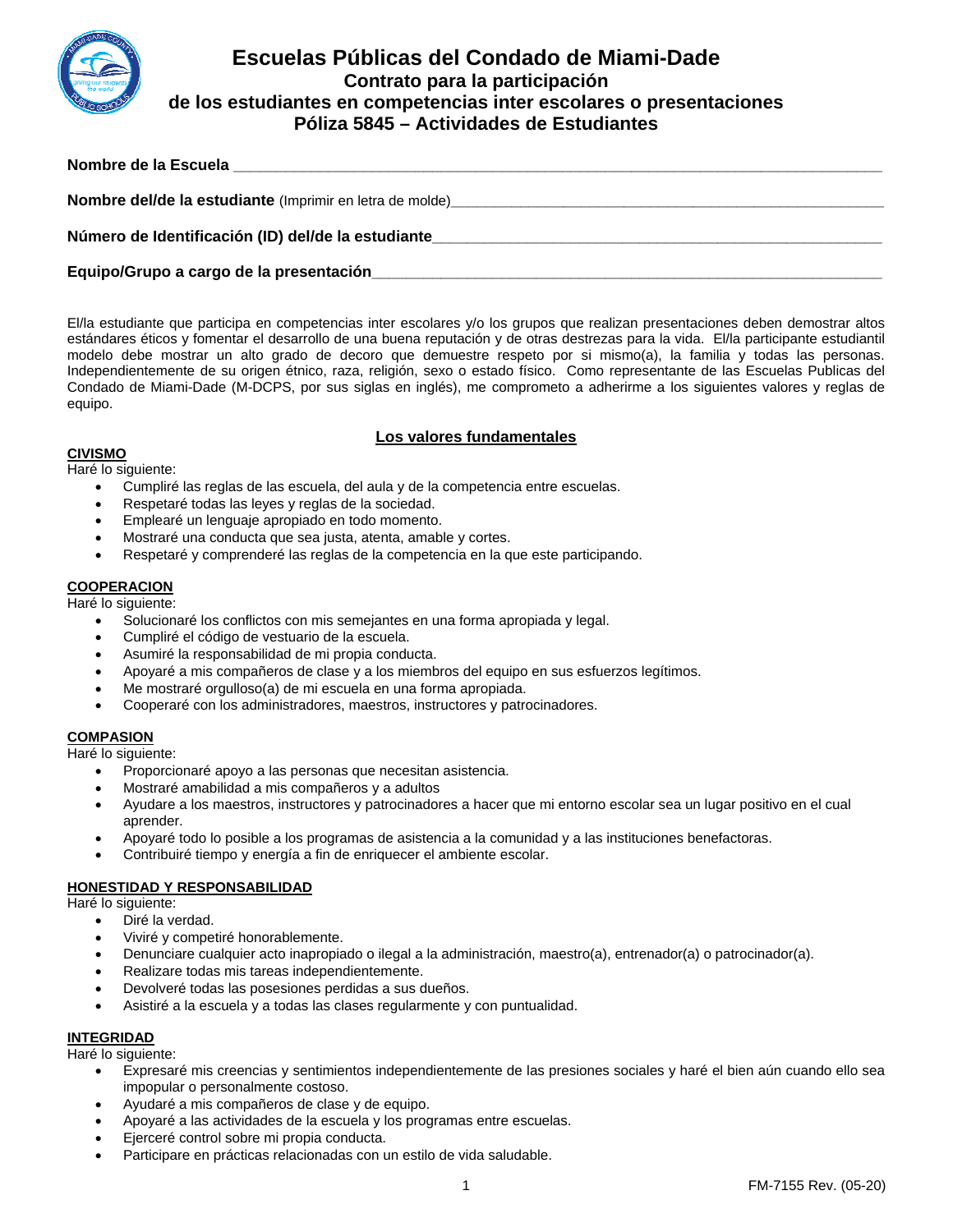# **EXCELENCIA**

Haré lo siguiente:

- Me esforzare al máximo y llevare a cabo todas mis tareas académicas.
- Mantendré un promedio acumulativo de calificaciones (GPA, por sus siglas en ingles) de 2.00 por lo menos.
- Mantendré un promedio de calificación en conducta de 2.00 por lo menos en cada semestre.
- Me haré el compromiso de ser primeramente un estudiante y de obtener la mejor educación que me sea posible.

## **JUSTICIA Y RESPETO**

Haré lo siguiente:

- Participaré en actividades que sean seguras, respetuosas y licitas.
- Trataré con respeto a todos los adultos (administradores, maestros, entrenadores y patrocinadores) y a mis compañeros de equipo.
- Trataré igualmente a todas las personas, independiente de su origen étnico, raza, religión, sexo, edad o discapacidad.
- Respetaré la integridad y la opinión de los árbitros de la competencia o de los oficiales a cargo del juego.

## **Reglas para equipos y grupos a cargo de presentaciones**

Todas las actividades de atletismo Inter-escolares y escolares tienen la intención de contribuir a la excelencia académica en general que logre el/la estudiante participante. Las siguientes reglas y consecuencias se consideran las condiciones básicas que deberá cumplir un(a) estudiante que desee representar a su escuela mediante competencias inter escolares o presentaciones.

- 1) EI/La estudiante deberá mantener un promedio acumulativo de calificaciones (GPA, por sus siglos en
- ingles) de 2.00 o superior, según se especifica en s. 10003.43(1), de los *Estatutos de la Florida.*
- 2) EI/La estudiante deberá recibir un mínimo de 2.00 en conducta cada semestre.
- 3) Si se asigna a un/a estudiante al Centro Suspensión Interna para la Instrucción Especializada (SCSI, por sus siglas en ingles), el/ella no podrá participar en competencias inter escolares o presentaciones en los días en los que este asignado(a). Si la asignación al SCSI toma lugar y/o incluye a un viernes, el/la estudiante no podrá participar en competencias inter escolares o presentaciones durante el fin de semana.
- 4) EI/La estudiante que esta cumpliendo una suspensión externa o esta asignado al Student Success Center (SSC) no podrá practicar o participar en competencias inter escolares o presentaciones y pudiera estar sujeto/a a mas sanciones o penalidades.
- 5) No se permitirá al/a la estudiante que tenga un total de once (11) días de suspensión/SSC acumulados que participe en competencias inter escolares o presentaciones por el resto del curso escolar.
- 6) No se permitirá alta la estudiante que tenga diez (10) o mas ausencias acumuladas que participe en competencias inter escolares o presentaciones por el resto del curso escolar.
- 7) No se permitirá al/a la estudiante que tenga veinte (20) o mas tardanza acumuladas que participe en competencias inter escolares o presentaciones por el resto del curso escolar.
- 8) Se deberá reportar al/a la estudiante como presente el día de clases para que pueda participar en competencias inter escolares o presentaciones, incluso en practicas.
- 9) EI/La estudiante que participe en competencias inter escolares o presentaciones y que no se haya desempeñado a su nivel de grado según especifican el Departamento de Educación de la Florida puede asistir a dos (2) horas semanales de clases académicas privadas.
- 10) A cualquier estudiante al que se le arreste por actos ocurridos dentro o fuera de la escuela se le prohibirá la participación en todas las competencias inter escolares o presentaciones, incluso las practicas, por un mínimo de diez (10) días.

**He leído y comprendo los requisitos del Contrato para la Participación del Estudiante en Competencias Inter Escolares o Presentaciones. Entiendo que la participación en competencias inter escolares o presentaciones es un privilegio y no un derecho. Entiendo que se espera de mi que actúe según este contrato y las reglas del equipo/de la presentación. Entiendo que pudiera haber sanciones o penalidades, las cuales pudieran incluir la suspensión o expulsión del equipo/grupo a cargo de la presentación.**

**Este contrato es efectivo por un año calendario del dia que se firme.**

| Firma del/de la estudiante   | Fecha |
|------------------------------|-------|
|                              |       |
| Firma del padre/de la madre_ | Fecha |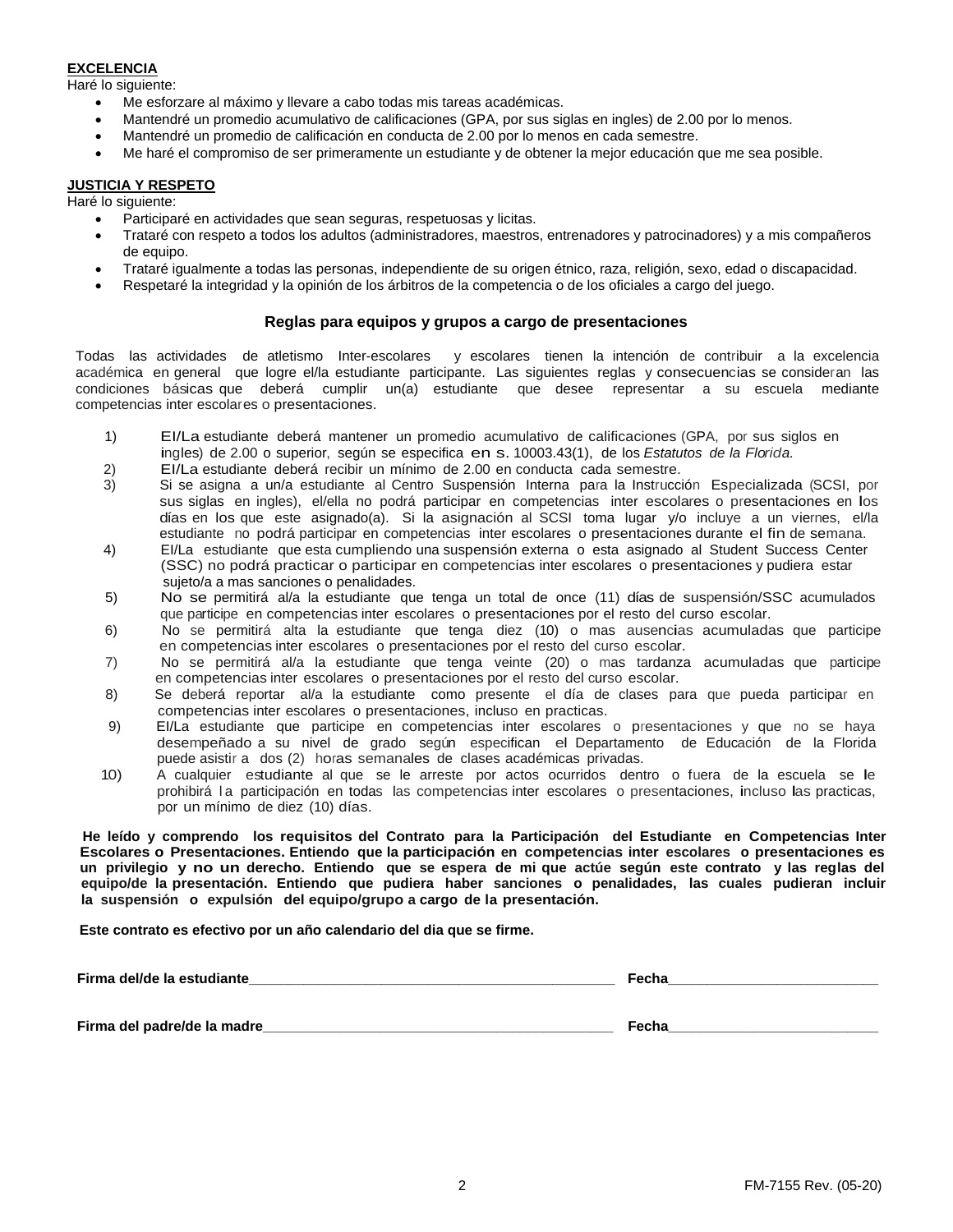

Lekòl Segondè

Non Elèv la (Enprime oubyen Tape)

#### **Nimewo ID Elèv la\_\_\_\_\_\_\_\_\_\_\_\_\_\_\_\_\_\_\_\_\_\_\_\_\_\_\_\_\_\_\_\_\_\_\_\_\_\_\_\_\_\_\_\_\_\_\_\_\_\_\_\_\_\_\_\_\_\_\_**

#### **Ekip/Gwoup ki ap Pèfòme a\_\_\_\_\_\_\_\_\_\_\_\_\_\_\_\_\_\_\_\_\_\_\_\_\_\_\_\_\_\_\_\_\_\_\_\_\_\_\_\_\_\_\_\_\_\_\_\_\_\_\_\_\_\_\_\_\_\_\_\_\_\_\_\_\_\_\_\_\_\_\_\_\_\_\_\_\_**

Yon elèv ki patisipe nan konpetisyon e/oubyen gwoup k ap pèfome entèn-eskolè dwe demontre estanda wo pou etik e pwomote bonjan karaktè ak lòt ladrès lavi. Yon elèv modèl kap patisipe dwe egzibe yon degre dekowòm pou demontre respè pou pwòp tèt li, fanmi ak tout lòt moun san gade etnisite, ras, relijyon, fi/gason, oubyen kondisyon fizik diferan. Kòm yon reprezantatif nan "Miami-Dade County Public Schools (M-DCPS)" Lekòl Leta. Mwen pran angajman pou m obeyi valè ak règ sa yo.

## **Valè Prensipal**

#### **SITWAYENNTE**

Mwen ap:

- Konfòme m ak règ lekòl la, salklas yo e konpetisyon entè-eskolè yo.
- Respekte tout lwa oubyen règ sosyete a.
- Sèvi ak langaj ki apwopriye tout tan.
- Demontre konduit ki jis, sivil, janti e koutwa.
- Obeyi e konprann règ konpetisyon mwen ap patisipe a.

## **KOLABORASYON**

Mwen ap:

- Rezoud konfli ak kondisip mwen nan manyè ki apwopriye e legal.
- Suiv kòd abiman an.
- Aksepte responsablite pou pwòp konduit mwen
- Sipòte kondisip klas e mamn epik yo nan sa yo ap antreprann ki legal.
- Demontre fyète nan lekòl la nan manyè apwopriye.
- Kolabore ak administratè, pwofesè, antrenè e moun k ap patwone yo.

# **KONPASYON**

Mwen ap:

- Ofri sipò bay moun ki bezwen asistans.
- Demontre jantiyès pou kondisip mwen ak gramnoun.
- Ede pwofesè, antrenè e moun k ap patwone yo nan fè anbyans lekòl la yon kote pozitif pou moun aprann.
- Sipòte pwogram ale jwenn kominote a ak òganizasyon charitab lè li posib.
- Bay kontribisyon tan ak eneji mwen nan anbyans lekòl la.

#### **ONÈTETE ak RESPONSABLITE**

Mwen ap:

- Di laverite.
- Viv e fè konpetisyon onorabman.
- Repòte nenpòt zak ki pa apwopriye oubyen ilegal bay yon administratè, pwofesè antrenè oubyen moun k ap patwone.
- Fini tout travay mwen endepandamman.
- Retounen bagay bay mèt li ki ta pèdi I.
- Ale nan tout klas mwen regilyèman e alè.

#### **ENTEGRITE**

Mwen ap:

- Eksprime kwayans ak santiman mwen san pè pou presyon sosyal, e fè sa ki jis menmsi sa pa popilè oubyen li va koute mwen anpil pèsonèlman.
- Ede kondisip klas ak kondisip ekip mwen.
- Sipòte aktivite lekòl yo e pwogram entè-eskolè yo.
- Kontwòle tèt mwen.
- Pratike yon estildevi ansante.